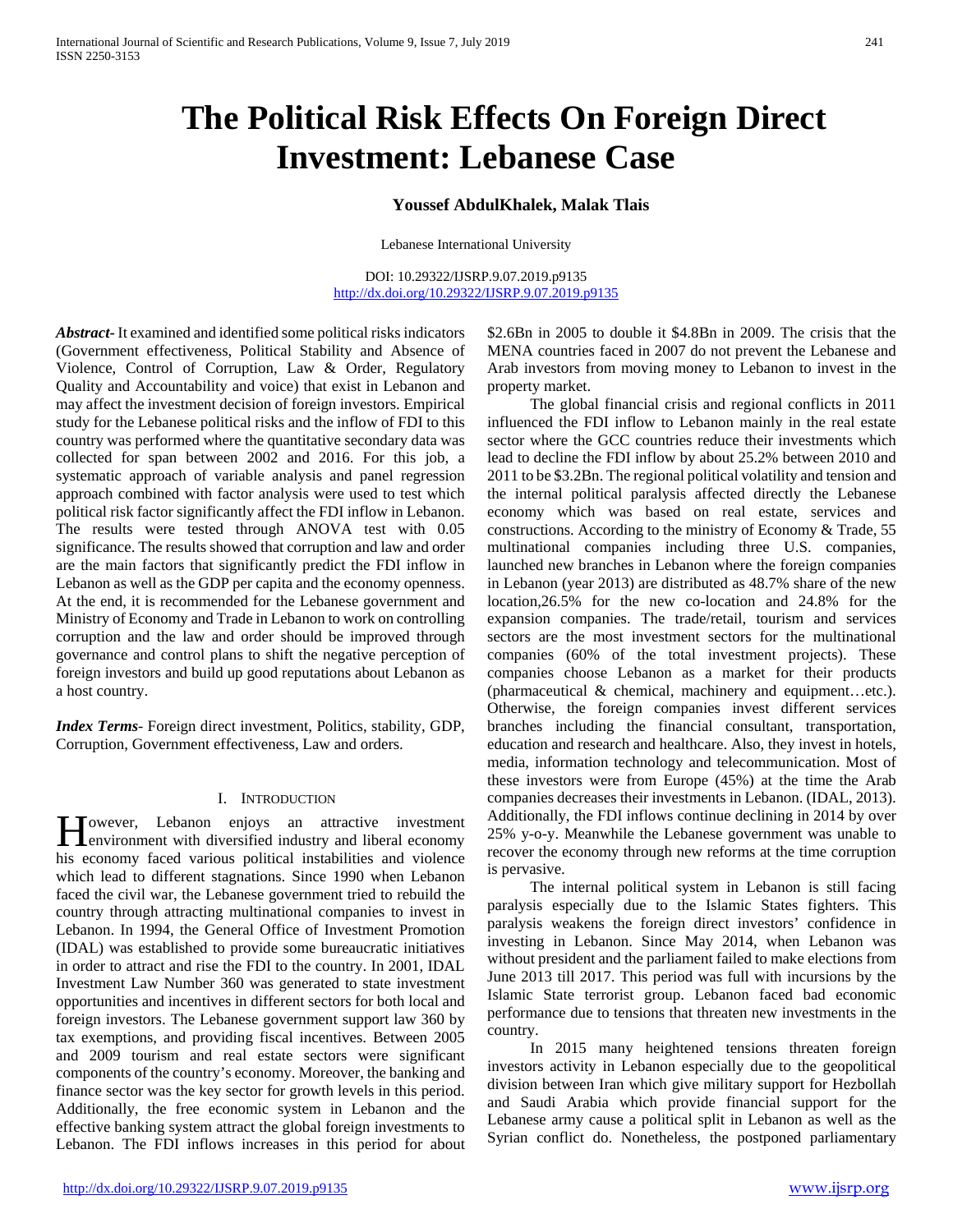elections from June 2013 until 2017 creates a political turmoil in the country that lead in a way to slowing down the economy in the country despite the FDI remains the main component of the GDP. Due to the big importance and role that FDI play in the GDP, the Lebanese government made 54 bilateral agreements as a way to protect the foreign investors and provide them with a favorable investment environment and about 32 tax conventions that promote the capital inflow. The government provide these investors with security as well as equality in treatment and nondiscriminable dealing.

#### **FDI Key Players:**

- 1- The General Office of Investment Promotion (IDAL): that play a critical role in rising the FDI level in Lebanon by attracting and facilitating foreign and local investments to Lebanon by offering incentives (Import Duty exemptions and VAT) and investment opportunities depending on up to date statistics and studies. IDAL provide administrative and legal advice to support these investors.
- 2- The Lebanese economic system which maintain free exchange and favorable tax climate compared with most of the MENA region countries. The government provide tax breaks that contribute to rise the capital inflow to Lebanon. The Investment Development Authority of Lebanon with the government has passed the Investment Law 360 in 1994 that aim to stimulate investment activities to Lebanon which as implemented in 2001 as well as various laws to attract these investments. Despite the political paralysis that occur in the country, the government commit in providing a safe business climate.
- 3- The Package Deal Contract (PDC) scheme: give different fiscal and labor incentives.

#### **Research Hypothesis**

*H10*. The investment decision of the multinational companies is significantly influenced by political risk indicators.

*H11.* Political risks negatively affect the FDI.

*H12.* Lebanese market has a major political factors that is affecting the FDI in Lebanon

#### II. RESEARCH METHODOLOGY

 Few studies have been conducted based on the impact of political risk on the FDI inflows in Lebanon as a host country. This study is conducted for many goals in mind. First, to examine and

identify some political risks indicators (internal-external conflict, corruption, government effectiveness, religious and ethnic tensions, investment profile, civil violence, effectiveness of the government in the management of the country, terrorist attacks, quality of institutions, democratic accountability of the government, law and orders, socio-economic conditions) that exist in Lebanon and that may affect the investment decision of foreign investors. This study aims to capture the impact of political risks on the FDI inflow in Lebanon as a host country which is an important monitor of the economic growth in the country. According to the findings the hypotheses are tested to indicate whether the investment decision of the multinational companies is significantly influenced by political risk indicators. The results from this research will stimulate a financial discussion concerning the factors and criteria that affects foreign investors investment decision making process by finding the political components that mostly impact this process.

#### **Description of variables and data: Source of Data:**

 The data sources are provided by the World Bank reports and country data published by the Lebanese Ministry of Finance, Lebanese Ministry of Economy and Banque du Liban(BDL). It was supported and verified by comparing the data collected with reports and articles issued by local economic and finance institutions such as: Audi Bank, BLOM Bank and Byblos Bank.

#### **Definitions of variables:**

 We consider the FDI inflows in the unit millions of dollar as a unique dependent variable. Moreover, different important control independent variables of the FDI in Lebanon were used: political risk, GDP per capita and openness of the economy. After that, other variables have been included in the study as political risk components such as: Government effectiveness, Political Stability and Absence of Violence, Control of Corruption, Law & Order, Regulatory Quality and Accountability and voice.

- a. GDP per capita: since, theoretically, the year that holds the largest market size and GDP per capita, the more profits gained in this year by foreign investors and thus the higher FDI.
- **b.** Openness of the economy: is denoted by the amount of exports and imports over GDP per capita.

The equation used in this study is algebraically expressed as follows:

#### $FDI_t = \alpha + \beta_1 GDPP_t + \beta_2 Openness_t + \beta_3 PRS_{kt} + e_t$

Where t is the year and the table below can explain the variables used: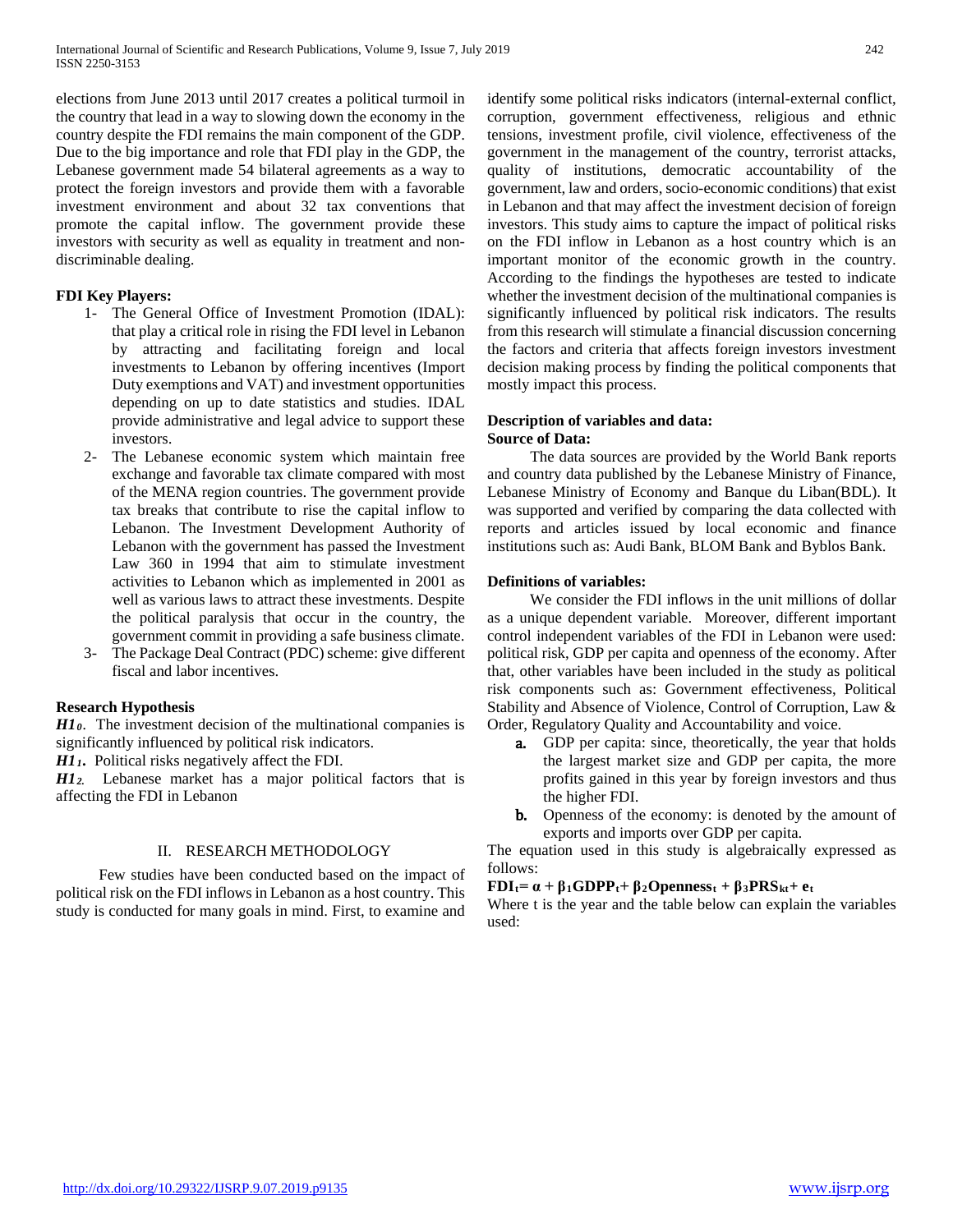International Journal of Scientific and Research Publications, Volume 9, Issue 7, July 2019 243

ISSN 2250-3153

| Code                                   | <b>Variable</b>                                                                    | <b>Description</b>                                                                                                                                                                                                                                                                                                                                                                                                                                                                                                                                                                                                                                                                   |  |  |  |  |  |
|----------------------------------------|------------------------------------------------------------------------------------|--------------------------------------------------------------------------------------------------------------------------------------------------------------------------------------------------------------------------------------------------------------------------------------------------------------------------------------------------------------------------------------------------------------------------------------------------------------------------------------------------------------------------------------------------------------------------------------------------------------------------------------------------------------------------------------|--|--|--|--|--|
| <b>FDI</b>                             | Logarithm of Foreign<br>direct<br>investment net inflows<br>(BoP,<br>current US\$) | Foreign direct investment refers<br>direct<br>$\overline{t}$<br>investment equity flows in the reporting economy.<br>It is the sum of equity capital, reinvestment of<br>earnings, and other capital. Direct investment is a<br>category of cross-border investment associated<br>with a resident in one economy having control or a<br>significant degree of influence on the management<br>of an enterprise that is resident in another economy.<br>Ownership of 10 percent or more of the ordinary<br>shares of voting stock is the criterion for<br>determining the existence of a direct investment<br>relationship. Data are in current U.S. dollars (The<br>World Bank, 2017) |  |  |  |  |  |
| <b>GDPP</b>                            | Logarithm of GDP per capita<br>measured in current US\$                            | This term measures the ratio of the nominal GDP<br>over the population. (The PRS Group)                                                                                                                                                                                                                                                                                                                                                                                                                                                                                                                                                                                              |  |  |  |  |  |
| <b>Openness</b>                        | Openness of the economy                                                            | the amount of exports and imports over GDP per<br>capita.                                                                                                                                                                                                                                                                                                                                                                                                                                                                                                                                                                                                                            |  |  |  |  |  |
| <b>PRS</b> k                           | Logarithm of the Political Risk<br>Component k of Lebanon                          | k refers to one of six political components:<br>Government Effectiveness, Political Stability and<br>of Violence/Terrorist, Control of<br>Absence<br>Corruption, Regulatory Quality, Law & Order and<br>Voice and Accountability.                                                                                                                                                                                                                                                                                                                                                                                                                                                    |  |  |  |  |  |
| e                                      | <b>Estimated errors</b>                                                            |                                                                                                                                                                                                                                                                                                                                                                                                                                                                                                                                                                                                                                                                                      |  |  |  |  |  |
| $\beta_1$ , $\beta_2$ and<br>$\beta_3$ | Coefficients                                                                       |                                                                                                                                                                                                                                                                                                                                                                                                                                                                                                                                                                                                                                                                                      |  |  |  |  |  |

## **Table 1: Variables Description**

Thus the equation will be in this form:

# **FDIt= α + β1GDPPt+ β2Opennesst + β3PRSGEt + β4PRSCCt + β5PRSLOt + β6PRSAVt + β7PRSPSt**   $+ \beta_8$ **PRSRQ**t + et

Where the table below can explain the variables used:

| Code         | <b>Variable</b>                    | <b>Description</b>                                                                                                                                                                                                                                                                                                                                           |
|--------------|------------------------------------|--------------------------------------------------------------------------------------------------------------------------------------------------------------------------------------------------------------------------------------------------------------------------------------------------------------------------------------------------------------|
| <b>PRSGE</b> | Government<br><b>Effectiveness</b> | The index of Government Effectiveness captures perceptions of<br>the quality of public services, the quality of the civil service and<br>the degree of its independence from political pressures, the<br>quality of policy formulation and implementation, and the<br>credibility of the government's commitment to such policies.<br>(The World Bank, 2018) |
| <b>PRSCC</b> | Control of Corruption              | The index for Control of Corruption captures perceptions of the<br>extent to which public power is exercised for private gain,<br>including both petty and grand forms of corruption, as well as<br>capture of the state by elites and private interests (The World<br>Bank, 2018)                                                                           |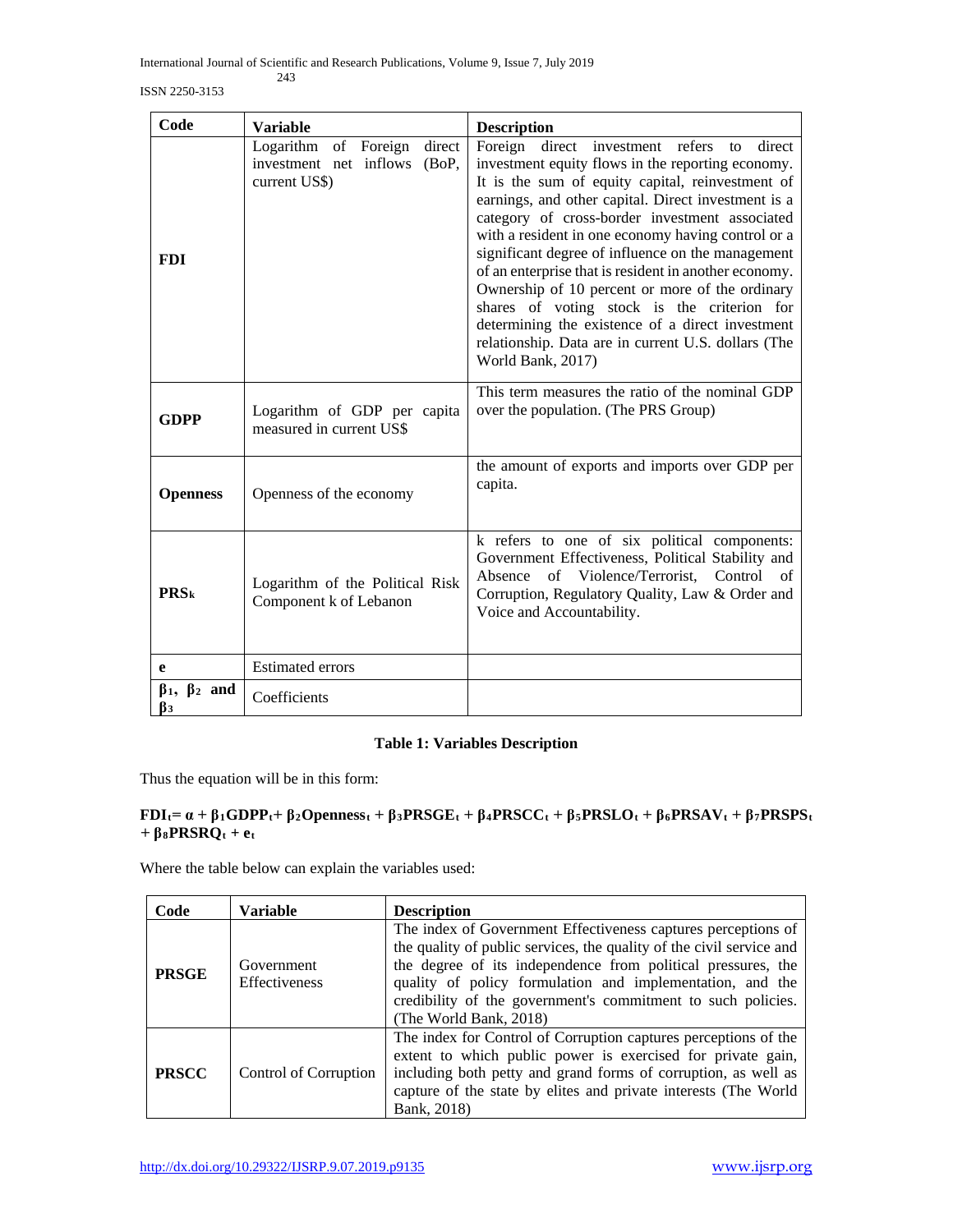ISSN 2250-3153

| <b>PRSLO</b>                                                                                                                | Law & Order                                                    | The index for Rule of Law captures perceptions of the extent to<br>which agents have confidence in and abide by the rules of society,<br>and in particular the quality of contract enforcement, property<br>rights, the police, and the courts, as well as the likelihood of crime<br>and violence (The Wolrd Bank, 2018)                                                                                                                                                                        |
|-----------------------------------------------------------------------------------------------------------------------------|----------------------------------------------------------------|--------------------------------------------------------------------------------------------------------------------------------------------------------------------------------------------------------------------------------------------------------------------------------------------------------------------------------------------------------------------------------------------------------------------------------------------------------------------------------------------------|
| <b>PRSAV</b>                                                                                                                | Accountability<br>and<br>Voice                                 | The index for Voice and Accountability captures perceptions of<br>the extent to which the citizens are able to participate in selecting<br>their government, as well as freedom of expression, freedom of<br>association, and a free media. (The World Bank, 2018)                                                                                                                                                                                                                               |
| <b>PRSPS</b>                                                                                                                | Political Stability and<br>Absence<br>of<br>Violence/Terrorist | index<br>Political<br>Stability<br>The<br>of<br>of<br>and<br>Absence<br>Violence/Terrorism measures perceptions of the likelihood that<br>the government will be destabilized or overthrown by<br>unconstitutional or violent means, including politically-<br>motivated violence and terrorism. The index is an average of<br>several other indexes from the Economist Intelligence Unit, the<br>World Economic Forum, and the Political Risk Services, among<br>others. (The Wolrd Bank, 2018) |
| <b>PRSRQ</b>                                                                                                                | <b>Regulatory Quality</b>                                      | The index of Regulatory Quality captures perceptions of the<br>ability of the government to formulate and implement sound<br>policies and regulations that permit and promote private sector<br>development. (The World Bank, 2018)                                                                                                                                                                                                                                                              |
| $\beta_1$ , $\beta_2$ , $\beta_3$ ,<br>$\beta_4$ , $\beta_5$ , $\beta_6$<br>$\beta$ <sub>7</sub> , and $\beta$ <sub>8</sub> | Coefficients                                                   |                                                                                                                                                                                                                                                                                                                                                                                                                                                                                                  |

#### **Table 2: Political Variables' Description**

 In this equation we would be measuring the effect of each independent variable as one unit on the changes on the value of FDI.

 Since the study examines a Lebanon data over a span of time, panel data is a more appropriate methodology for the study.

#### **Data analysis methods:**

 The method employed to get answers for the research question was panel regression approach combined with factor analysis as a way to test which component of political risk affect more the deterring FDI inflow in Lebanon.

 We choose simple OLS regression method for analyzing the effect of each variable on the FDI variable. This technique for estimation is applied using SPSS software where the results were tested through ANOVA test with 0.05 significance level (confidence level 95%) that aims to show the real and consistent effect of the control variables from one side and the FDI on the other side. This technique allows us to test the binding levels among the variables and to test the power of the suggested model. The results extracted from the regression tables will allow us to reject or fail to reject the null hypothesis at 0.05 level.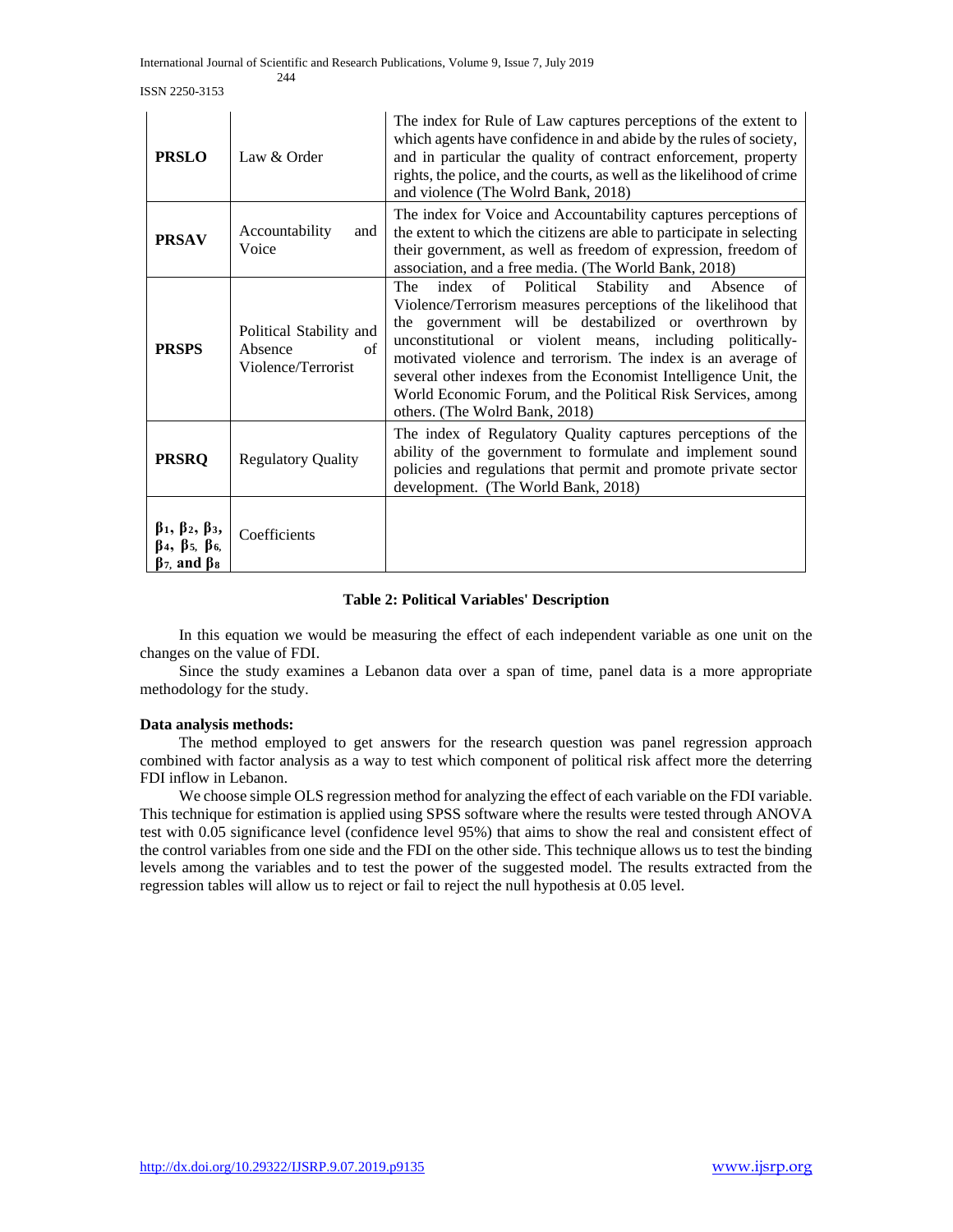International Journal of Scientific and Research Publications, Volume 9, Issue 7, July 2019 245

ISSN 2250-3153

# **III.** FINDINGS AND RESULTS

# **1. DATA ANALYSIS METHOD**

# **1.1. Collected Data:**

The following table includes all the needed data for the analysis:

|                                                                                                    | Year        |            |             |             |             |             |             |             |             |             |             |             |             |             |             |
|----------------------------------------------------------------------------------------------------|-------------|------------|-------------|-------------|-------------|-------------|-------------|-------------|-------------|-------------|-------------|-------------|-------------|-------------|-------------|
| <b>Index</b>                                                                                       | 2002        | 2003       | 2004        | 2005        | 2006        | 2007        | 2008        | 2009        | 2010        | 2011        | 2012        | 2013        | 2014        | 2015        | 2016        |
| direct investment,<br>Foreign<br>net<br>inflows (BoP, current US\$) (unique<br>dependent variable) | 335970000   | 860020313  | 898780570   | :623502612  | 2674534372  | 3375980758  | 1333045470  | 1803602660  | 1279880835  | 3137050288  | 3111318172  | 2661096474  | 2907118548  | 2353206729  | 2610181957  |
| GDP per capita (PPP)(IDV)                                                                          | 5436.595223 | 5425.66907 | 5424.22356  | 5339.441291 | 5372.065899 | 6014.271115 | 7109.466413 | 8480.945504 | 8858.283977 | 8734.189185 | 8922.896752 | 8721.254215 | 8536.682494 | 8452.443641 | 8257.29439  |
| of<br><b>Openness</b><br>the<br>economy<br>index(IDV)                                              | 58.9        | 57.9       | 58.78571429 | 56.98571429 | 57.42857143 | 59.48571429 | 57.4        | 57.18571429 | 59.48571429 | 61.1        | 60.27142857 | 59.64285714 | 59.64285714 | 59.14285714 | 59.28571429 |
| Government effectiveness(IDV)                                                                      | $-0.29$     | $-0.21$    | $-0.26$     | $-0.19$     | $-0.26$     | $-0.33$     | $-0.42$     | $-0.47$     | $-0.28$     | $-0.27$     | $-0.35$     | $-0.4$      | $-0.38$     | $-0.47$     | $-0.53$     |
| Control of corruption(IDV)                                                                         | $-0.48$     | $-0.67$    | $-0.66$     | $-0.53$     | $-0.94$     | $-0.89$     | $-0.82$     | 0.83        | $-0.88$     | 6.0         | $-0.87$     | 0.92        | $-1.04$     | $-0.88$     | $-0.97$     |
| <b>Rule and Order(IDV)</b>                                                                         | 29.33       | 29.5       | 9.65        | 29.51       | 29.15       | 29.04       | 29.08       | 29.27       | 29.34       | 24.25       | 24.13       | 9.14        | 8.98        | 8.88        | 18.8        |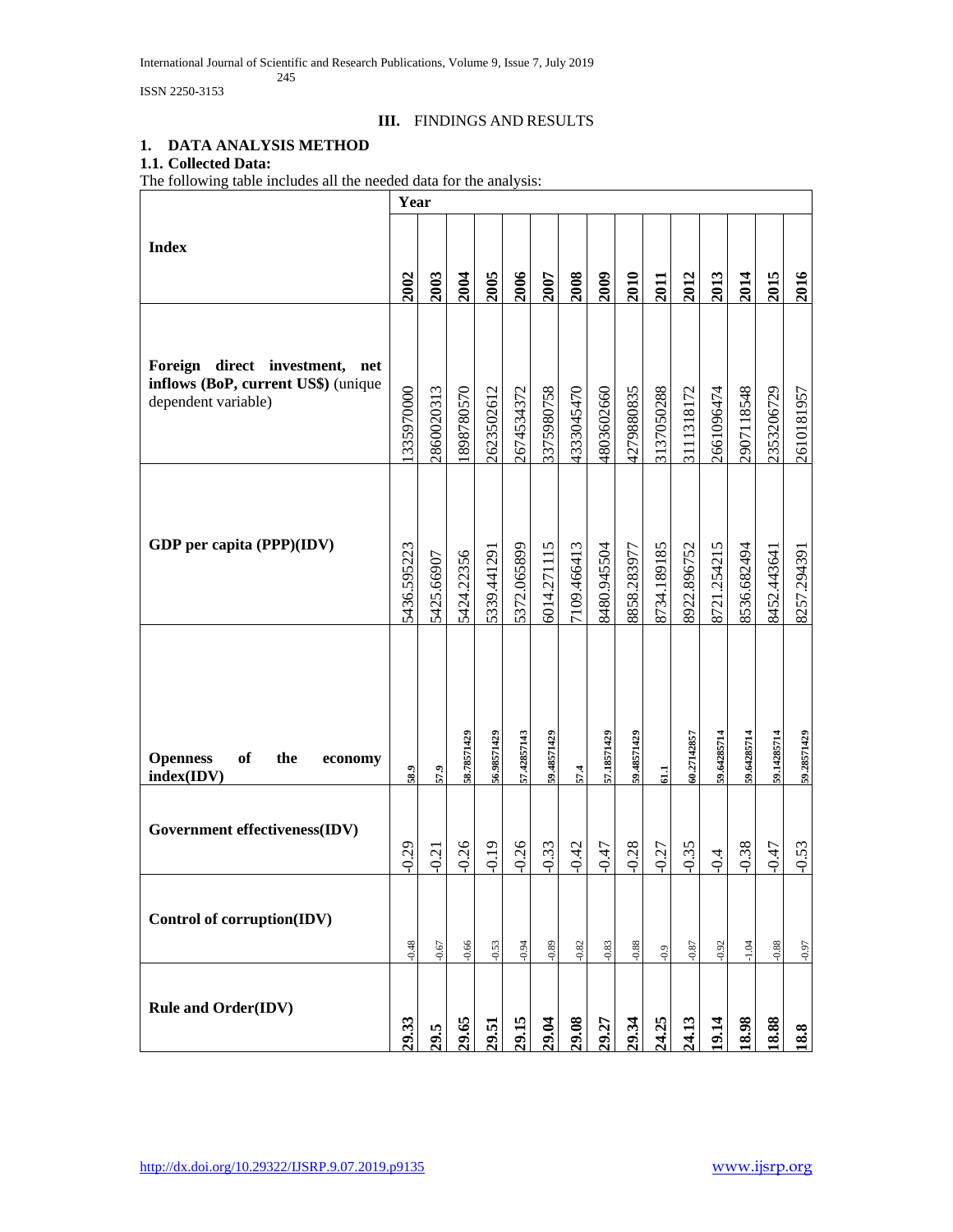ISSN 2250-3153

| <b>Voice</b><br>accountability<br>and<br>index(IDV)           | $-0.66$ | $-0.49$ | $-0.41$                         | $-0.28$      | $-0.39$                                       | $-0.47$                                               | $-0.42$                        | $-0.36$ | $-0.33$ | $-0.39$         | $-0.39$ | $-0.4$                         | $-0.42$ | $-0.46$ | $-0.52$                        |
|---------------------------------------------------------------|---------|---------|---------------------------------|--------------|-----------------------------------------------|-------------------------------------------------------|--------------------------------|---------|---------|-----------------|---------|--------------------------------|---------|---------|--------------------------------|
| political stability and absence of<br>violence/terrorism(IDV) | 0.36    | 0.46    | $\overline{\phantom{0}}$<br>0.7 |              | $\overline{81}$                               | $\mathbf{\sim}$<br>$\overline{\phantom{0}}$<br>$\sim$ | 88<br>$\overline{\phantom{0}}$ | 56      | 63      | 56              | 99.     | 69<br>$\overline{\phantom{0}}$ | г.      | ٢.      | 56<br>$\overline{\phantom{0}}$ |
| <b>Regulatory quality index(IDV)</b>                          | 36      | 0.11    | $\overline{0}$                  | $\circ$<br>÷ | $\overline{\phantom{0}}$<br>$\mathcal{L}_{1}$ | 26                                                    | 0.25                           | 05      | 0.05    | $\overline{0}6$ | 0.12    | 08<br>0                        | 25<br>0 | 29<br>Ö | 0.34                           |

## **Table 3: Collected Data about the Variables' in Lebanon Between 2002 and 2016**

#### **Theory:**

We are studying the political risks indicators that influence the multinational companies' investment decision in Lebanon.

In particular, we have to examine the relationship between the political risks factors and the inward FDI flow and the political factors that mostly affect the decision making process of these companies in Lebanon. For this, we have collected monthly data over the past 15 years (from 2002 till 2016) for the following independent variables:

# **X1 = GDP per capita (GDPP)**

- **X2 = openness of the economy (Openness)**
- **X3 = Government Effectiveness (PRSGE)**
- **X4 = Control of Corruption (PRSCC)**
- **X5 = Law & Order (PRSLO)**
- **X6 = Accountability and Voice (PRSAV)**
- **X7 = Political Stability and Absence of Violence/Terrorist (PRSPS)**
- **X8 = Regulatory Quality (PRSRQ)**
- **Y = FDI inflows (FDI) (Dependent Variable)**

*"Do these political risks factors affect Foreign Direct Investment in Lebanon? If so, How?"*

#### **Dependent and independent variables**

We mathematically represent FDI (Dependent variable) as a function of other independent variables. This is shown in the formula below:

**Y(FDI) =** *f* **(X1, X2, X3, X4, X5, X6, X7, X8)**

**Research Model**

The research model to test the impact of these variables on FDI:  $Y = b_0 + b_1X1 + b_2X2 + b_3X3 + b_4X4 + b_5X5 + b_6X6 + b_7X7 + b_8X8 + e$ Where:

**b0 = the intercept term X1 = GDP per capita (GDPP) X2 = openness of the economy (Openness) X3 = Government Effectiveness (PRSGE) X4 = Control of Corruption (PRSCC) X5 = Law & Order (PRSLO) X6 = Accountability and Voice (PRSAV) X7 = Political Stability and Absence of Violence/Terrorist (PRSPS) X8 = Regulatory Quality (PRSRQ) Y = FDI (Dependent Variable)**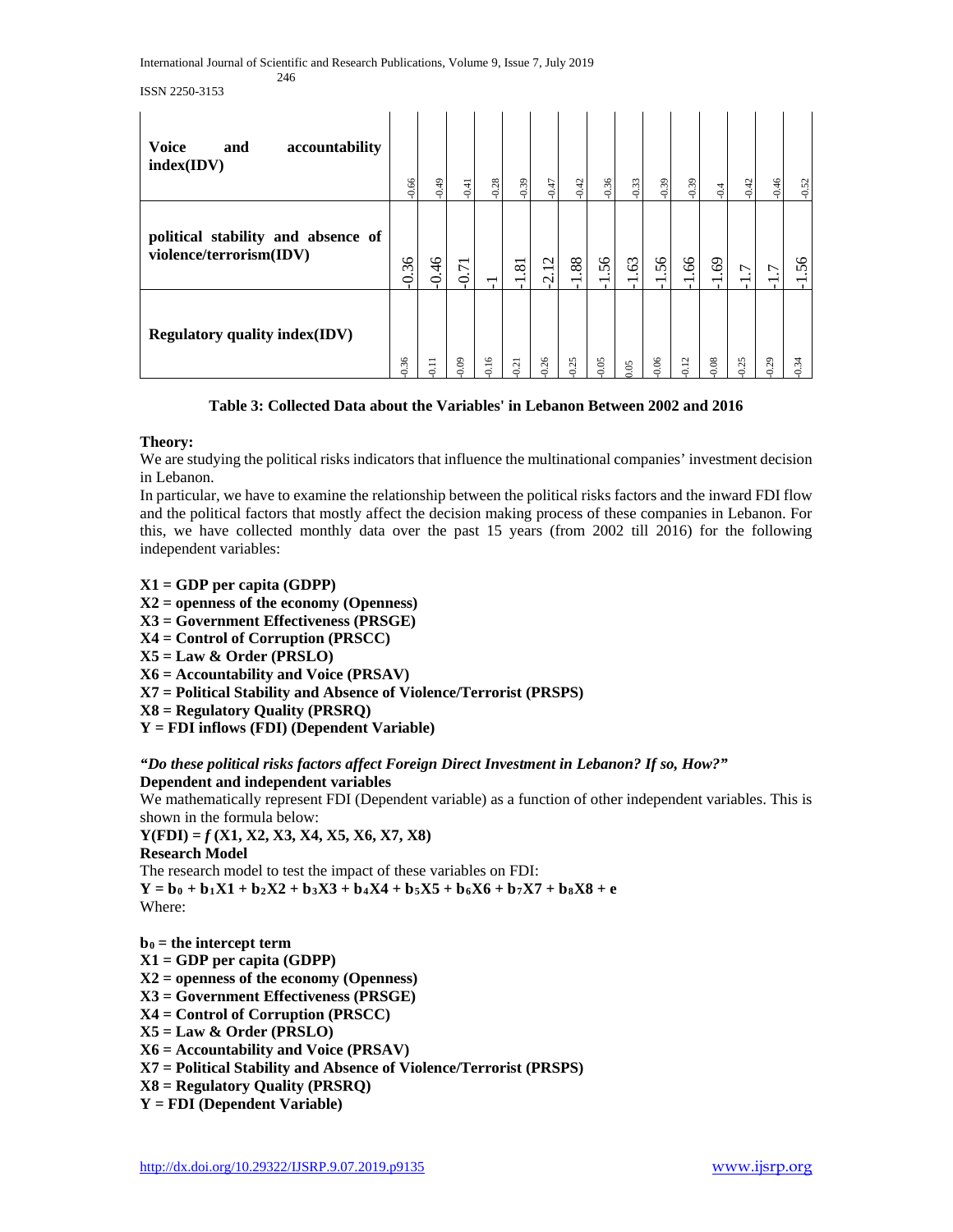International Journal of Scientific and Research Publications, Volume 9, Issue 7, July 2019

247

ISSN 2250-3153

**e= error term b1, b2, and b3 … bi are the regression parameters In standardized form:**  $Y = b_0 + b_1X1 + b_2X2 + b_3X3 + b_4X4 + b_5X5 + b_6X6 + b_7X7 + b_8X8$ **Noting that X3, X4, X5, X6, X7, X8 are the elements of the Political risk as shown in the following table:**

#### **Political Risk Elements**

| political risk                     | <b>PRSk</b>           |  |  |  |  |
|------------------------------------|-----------------------|--|--|--|--|
| <b>Government Effectiveness</b>    | PRSGE(X3)             |  |  |  |  |
| Control of Corruption              | PRSCC (X4)            |  |  |  |  |
| Law & Order                        | PRSLO (X5)            |  |  |  |  |
| Accountability and Voice           | PRSAV <sub>(X6)</sub> |  |  |  |  |
| Political Stability<br>and Absence | of PRSPS $(X7)$       |  |  |  |  |
| Violence/Terrorist                 |                       |  |  |  |  |
| <b>Regulatory Quality</b>          | PRSRQ (X8)            |  |  |  |  |

#### **Table 4: Political Risk Elements**

#### **Before Testing**

 Before we start our test, we are going to test simple regression for each separate independent variable and its effect on the FDI. If the selected variable is important, then we consider it in the global model, else, we are going to omit it from the system.

#### **Significance level**

We test the hypothesis at a significance level  $a = 0.05$  (5%)

#### **Rejection region**

Reject the null hypothesis if p-value  $\leq 0.05$  and conclude significance with alternative hypothesis

#### **FACT FINDING RESULTS**

#### **Model Analysis Statistical summary**

#### **Table 1: Descriptive statistics of the variables Model Descriptive Statistics**

|                                          | N     | Minimum     | Maximum     | Mean          | <b>Std. Deviation</b> |
|------------------------------------------|-------|-------------|-------------|---------------|-----------------------|
| FDI inflows                              | 15    | 1335970000  | 4803602660  | 3.00E9        | 9.174E8               |
| GDP per capita                           | 15    | 5339.4413   | 8922.8968   | 7272.381515   | 1559.5345289          |
| openness of the economy                  | 15    | 56.98571429 | 61.10000000 | 58.8428571440 | 1.21598920025         |
| Government Effectiveness                 | 15    | $-.53$      | -.19        | $-.3407$      | .10173                |
| Control of Corruption                    | 15    | $-1.04$     | -.48        | $-.8187$      | .16128                |
| Law & Order                              | 15    | 18.80       | 29.65       | 25.8700       | 4.66492               |
| Accountability and Voice                 | 15    | $-.66$      | $-.28$      | $-4260$       | .08887                |
| Political<br>Stability<br>Absence<br>and | of 15 | $-2.12$     | $-.36$      | $-1.4267$     | .53244                |
| Violence/Terrorist                       |       |             |             |               |                       |
| <b>Regulatory Quality</b>                | 15    | $-.36$      | .05         | $-.1720$      | .11876                |
| Valid N (list-wise)                      | 15    |             |             |               |                       |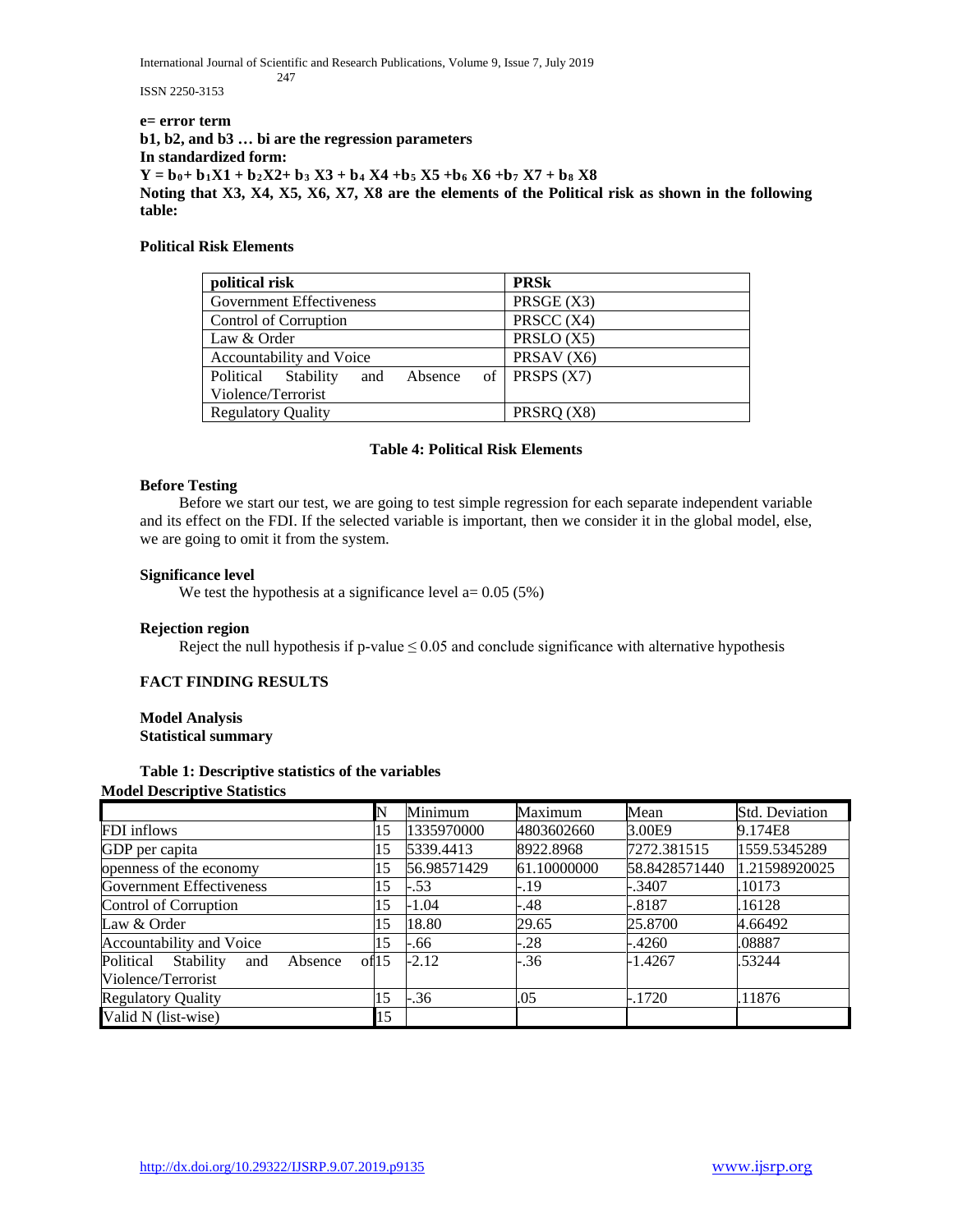International Journal of Scientific and Research Publications, Volume 9, Issue 7, July 2019 248

#### ISSN 2250-3153

The above table summarizes all variables on focus with number of observation, the minimum, maximum, mean and standard deviation of each variable.

#### **Correlation matrix of independent variables**

The sig value in the table below represents the significance of the relation. At  $a= 0.05$  (5%), if sig < 0.05, Then the relation is important.

The table below shows correlation between variables and their importance: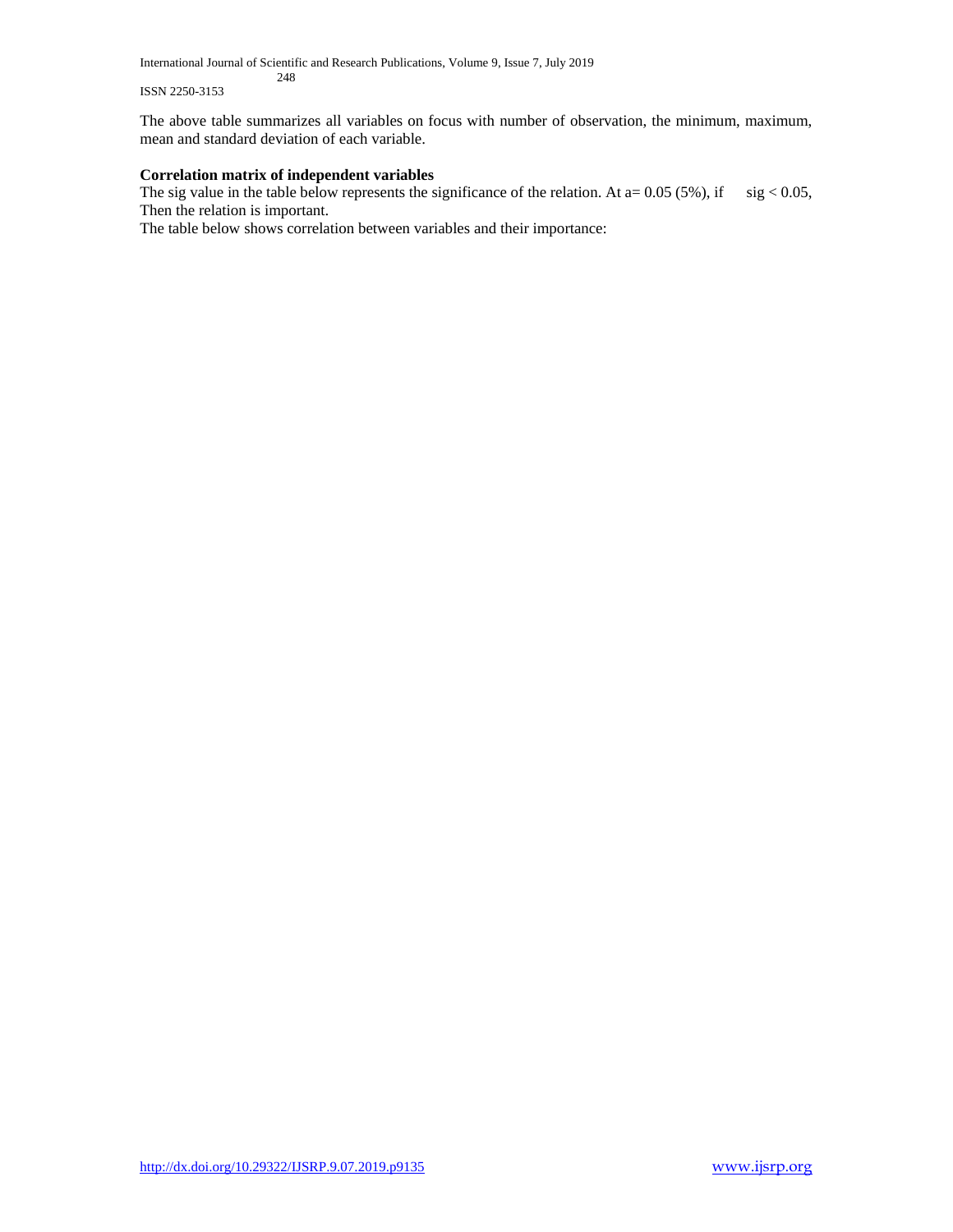|                                  |                     | GDP per<br>capita | openness of<br>the economy | Government<br>Effectiveness | Control of<br>Corruption | Law & Order         | Accountability<br>and Voice | Political<br>Stability and<br>Absence of<br>Violence/Terr<br>orist | Regulatory<br>Quality |
|----------------------------------|---------------------|-------------------|----------------------------|-----------------------------|--------------------------|---------------------|-----------------------------|--------------------------------------------------------------------|-----------------------|
| GDP per capita                   | Pearson Correlation | 1.                | .568                       | $-619$                      | $-679^{38}$              | $-659^{**}$         | .247                        | $-.556$                                                            | .282                  |
|                                  | Sig. (2-tailed)     |                   | .027                       | .014                        | .005                     | .008                | .376                        | .031                                                               | .309                  |
|                                  | Ν                   | 15                | 15                         | 15                          | 15                       | 15                  | 15                          | 15                                                                 | 15                    |
| openness of the economy          | Pearson Correlation | 568               | 1                          | $-115$                      | $-422$                   | $-543$ <sup>*</sup> | $-.168$                     | $-.226$                                                            | .090                  |
|                                  | Sig. (2-tailed)     | .027              |                            | .683                        | .117                     | .037                | .550                        | .418                                                               | .749                  |
|                                  | Ν                   | 15                | 15                         | 15                          | 15                       | 15                  | 15                          | 15                                                                 | 15                    |
| Government                       | Pearson Correlation | $-0.619'$         | $-115$                     | 1                           | .549                     | .622                | .197                        | .507                                                               | 349                   |
| Effectiveness                    | Sig. (2-tailed)     | .014              | .683                       |                             | .034                     | .013                | .481                        | .054                                                               | .203                  |
|                                  | Ν                   | 15                | 15                         | 15                          | 15                       | 15                  | 15                          | 15                                                                 | 15                    |
| Control of Corruption            | Pearson Correlation | $-0.679$          | $-.422$                    | .549                        | 1                        | .608                | $-.221$                     | $.831$ <sup>xx</sup>                                               | $-049$                |
|                                  | Sig. (2-tailed)     | .005              | .117                       | .034                        |                          | .016                | .428                        | .000                                                               | .862                  |
|                                  | Ν                   | 15                | 15                         | 15                          | 15                       | 15                  | 15                          | 15                                                                 | 15                    |
| Law & Order                      | Pearson Correlation | $-0.659$          | $-.543"$                   | $.622$ <sup>*</sup>         | .608'                    | 1                   | .115                        | .360                                                               | .273                  |
|                                  | Sig. (2-tailed)     | .008              | .037                       | .013                        | .016                     |                     | .682                        | .187                                                               | .325                  |
|                                  | Ν                   | 15                | 15                         | 15                          | 15                       | 15                  | 15                          | 15                                                                 | 15                    |
| Accountability and Voice         | Pearson Correlation | .247              | $-168$                     | .197                        | $-221$                   | .115                | 1                           | $-.380$                                                            | $.691***$             |
|                                  | Sig. (2-tailed)     | 376               | .550                       | .481                        | .428                     | .682                |                             | .162                                                               | .004                  |
|                                  | Ν                   | 15                | 15                         | 15                          | 15                       | 15                  | 15                          | 15                                                                 | 15                    |
| Political Stability and          | Pearson Correlation | $-556$            | $-.226$                    | .507                        | $.831$ <sup>xx</sup>     | .360                | $-.380$                     | $\mathbf{1}$                                                       | $-003$                |
| Absence of<br>Violence/Terrorist | Sig. (2-tailed)     | .031              | .418                       | .054                        | .000                     | .187                | .162                        |                                                                    | .992                  |
|                                  | N                   | 15                | 15                         | 15                          | 15                       | 15                  | 15                          | 15                                                                 | 15                    |
| Regulatory Quality               | Pearson Correlation | .282              | .090                       | .349                        | $-049$                   | .273                | .691                        | $-0.003$                                                           | 1                     |
|                                  | Sig. (2-tailed)     | .309              | .749                       | .203                        | .862                     | .325                | .004                        | .992                                                               |                       |
|                                  | N                   | 15                | 15                         | 15                          | 15                       | 15                  | 15                          | 15                                                                 | 15                    |

Correlations

\*. Correlation is significant at the 0.05 level (2-tailed).<br>\*\*. Correlation is significant at the 0.01 level (2-tailed).

**Table 6: Correlations**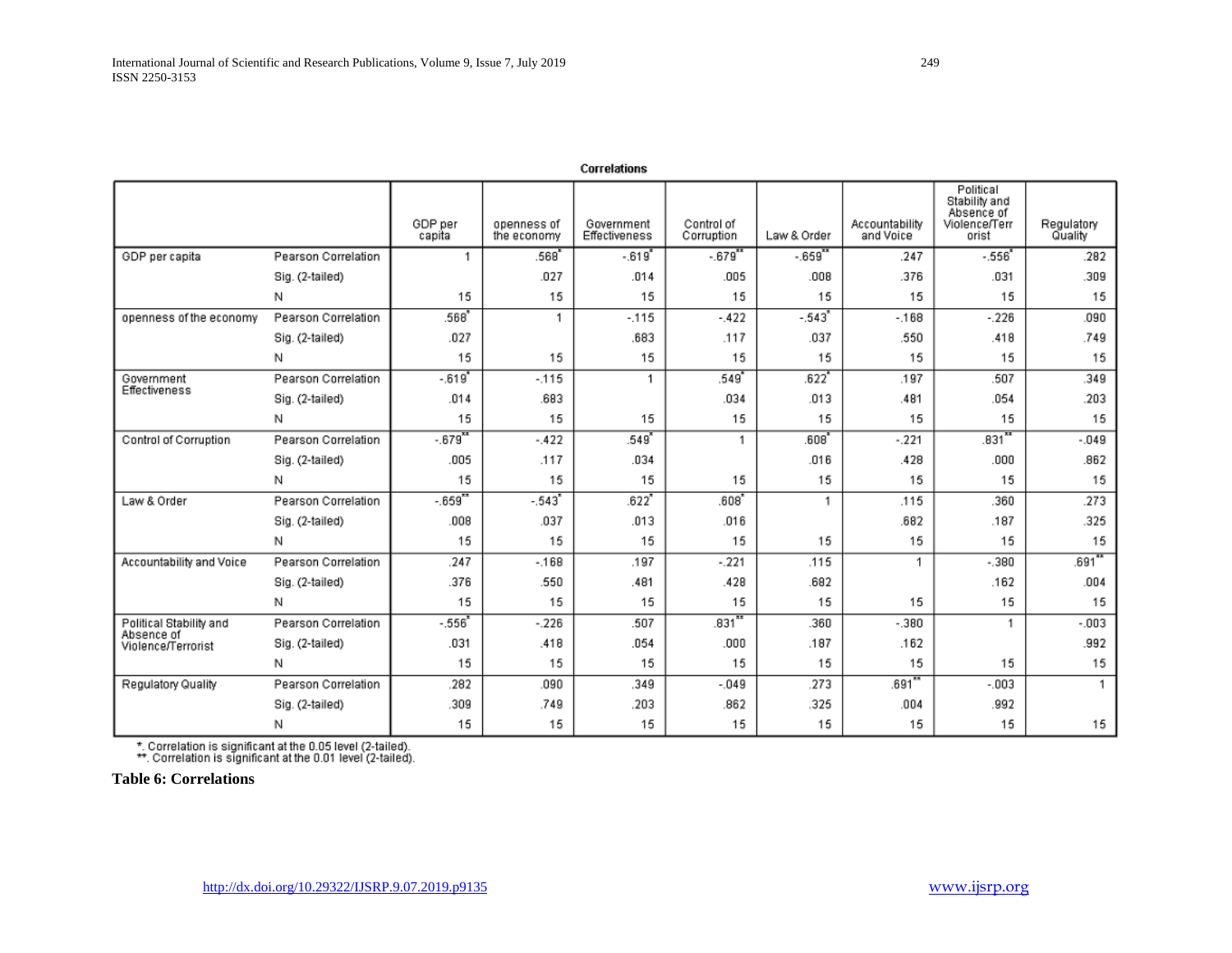ISSN 2250-3153

#### **Regression results analysis**

| Model          | Variables<br>Entered                                                                                                                                                                                                                                                                                                | Variables<br>Removed                                                    | Method                                                                    |
|----------------|---------------------------------------------------------------------------------------------------------------------------------------------------------------------------------------------------------------------------------------------------------------------------------------------------------------------|-------------------------------------------------------------------------|---------------------------------------------------------------------------|
| 1              | X8 =<br>Regulatory<br>Quality, $X7 =$<br>Political<br>Stability and<br>Absence of<br>Violence/Terr<br>orist, $X2 =$<br>openness of<br>the economy,<br>X3 =<br>Government<br>Effectiveness.<br>X5 = Law &<br>Order, $X4 =$<br>Control of<br>Corruption, X6<br>Accountability<br>and Voice, X1<br>= GDP per<br>capita |                                                                         | Enter                                                                     |
| $\overline{2}$ |                                                                                                                                                                                                                                                                                                                     | X3 =<br>Government<br>Effectiveness                                     | Backward<br>(criterion:<br>Probability of<br>F-to-remove<br>$\geq$ .100). |
| 3              |                                                                                                                                                                                                                                                                                                                     | $X8 =$<br>Regulatory<br>Quality                                         | Backward<br>(criterion:<br>Probability of<br>F-to-remove<br>>= .100).     |
| 4              |                                                                                                                                                                                                                                                                                                                     | X6 =<br>Accountability<br>and Voice                                     | Backward<br>(criterion:<br>Probability of<br>F-to-remove<br>>= .100).     |
| 5              |                                                                                                                                                                                                                                                                                                                     | X7 = Political<br>Stability and<br>Absence of<br>Violence/Terr<br>orist | Backward<br>(criterion:<br>Probability of<br>F-to-remove<br>>= .100).     |

#### Variables Entered/Removed<sup>b</sup>

a. All requested variables entered.<br>b. Dependent Variable:  $Y = FDI$  inflows

**Table 2: Regression results analysis**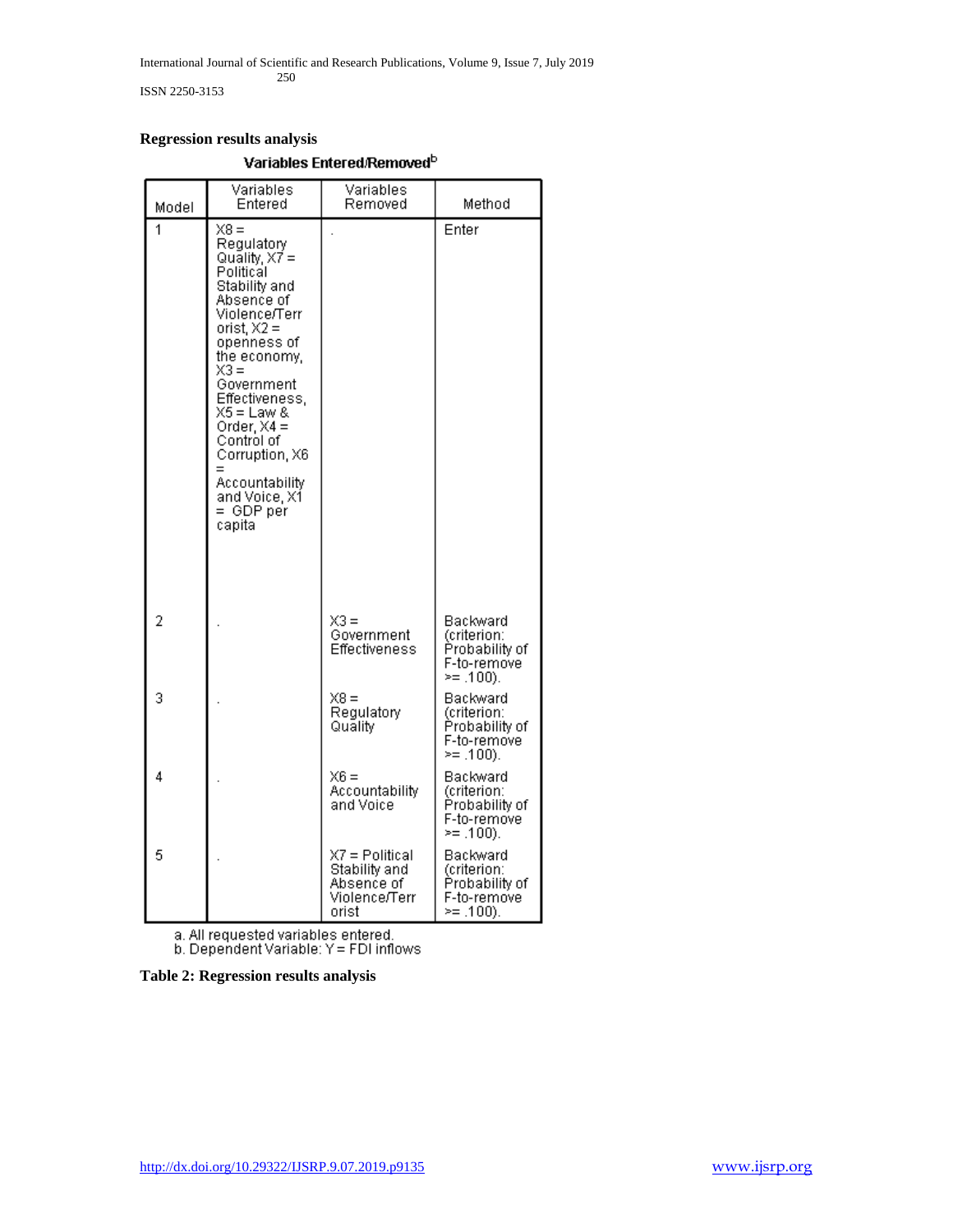In backward selection, SPSS enters all the predictor variables into the model. The weakest predictor variable is then removed and the regression re-calculated. If this significantly weakens the model then the predictor, variable is re-entered – otherwise it is deleted. This procedure is then repeated until only useful predictor Variables remain in the model.

# **Model Summary**

| Model Summary <sup>t</sup> |                   |          |                      |                               |                   |  |  |  |  |  |  |  |
|----------------------------|-------------------|----------|----------------------|-------------------------------|-------------------|--|--|--|--|--|--|--|
| Model                      | R                 | R Square | Adjusted R<br>Square | Std. Error of<br>the Estimate | Durbin-<br>Watson |  |  |  |  |  |  |  |
|                            | .947 <sup>a</sup> | .898     | .761                 | 4.483E8                       |                   |  |  |  |  |  |  |  |
| 2                          | .947 <sup>b</sup> | .898     | .795                 | 4.151E8                       |                   |  |  |  |  |  |  |  |
| 3                          | .947 <sup>°</sup> | .897     | .820                 | 3.891E8                       |                   |  |  |  |  |  |  |  |
| 4                          | .947 <sup>d</sup> | .897     | .840                 | 3.670E8                       |                   |  |  |  |  |  |  |  |
| 5                          | $.942^e$          | .888     | .843                 | 3.633E8                       | 2.930             |  |  |  |  |  |  |  |

a. Predictors: (Constant), X8 = Regulatory Quality, X7 = Political Stability and<br>Absence of Violence/Terrorist, X2 = openness of the economy, X3 = Government Effectiveness, X5 = Law & Order, X4 = Control of Corruption, X6 = Accountability and Voice,  $X1 = GDP$  per capita b. Predictors: (Constant),  $X8 =$  Regulatory Quality,  $X7 =$  Political Stability and Absence of Violence/Terrorist,  $X2 =$  openhess of the economy,  $X5 =$  Law & Order,  $X4 =$  Control of Corruption,  $X6 =$  Accountability and Voice,  $X1 =$  GDP per capita c. Predictors: (Constant), X7 = Political Stability and Absence of Violence/Terrorist,  $X2 =$  openness of the economy,  $X5 =$  Law & Order,  $X4 =$ Control of Corruption, X6 = Accountability and Voice, X1 = GDP per capita<br>d. Predictors: (Constant), X7 = Political Stability and Absence of Violence/Terrorist,  $X2 = 0$  penness of the economy,  $X5 =$  Law & Order,  $X4 =$ Control of Corruption, X1 = GDP per capital e. Predictors: (Constant), X2 = openness of the economy, X5 = Law & Order, X4<br>= Control of Corruption, X1 = GDP per capita

f. Dependent Variable:  $Y = FDI$  inflows

#### **Table 3: Model Summary**

The model summary contains five models:

**Model 1** refers to the first stage in the multiple regressions when all variables (X1 to X8) are used as predictors.

In **Model 2**, X3 was omitted.

In **Model 3**, X8 was omitted.

In **Model 4**, X6 was omitted.

In **Model 5**, X7 was omitted.

In the column labeled R are the values of the multiple correlation coefficients between the predictors and the outcome. The next column gives us a value of  $\mathbb{R}^2$ , which is a measure of how much of the variability in the outcome is accounted for by the predictors. For the first model its value is 0.898, which means that:

- 1. All variables (X1 to X8) accounts for 89.8% of the variation in the Investment value. However, for the final model (model 5), this value decreases to 0.888 or 88.8% of the variance in Investment value.
- 2. The Adjusted R Square value tells us that our model accounts for 84.3% of variance in the FDI a very good model!

Finally, the Durbin-Watson statistic (found in the last column), informs us about whether the assumption of *independent errors is tenable*. The closer to 2 that the value is, the better. For these data, the value is 2.930, which is so close to 2 that the assumption has almost certainly been met knowing that Durbin-Watson is usually between 0 and 4.

#### **NOVA Table**

 In ANOVA we are trying to determine how much of the variance is accounted for by our manipulation of the independent variables (relative to the percentage of the variance we cannot account for).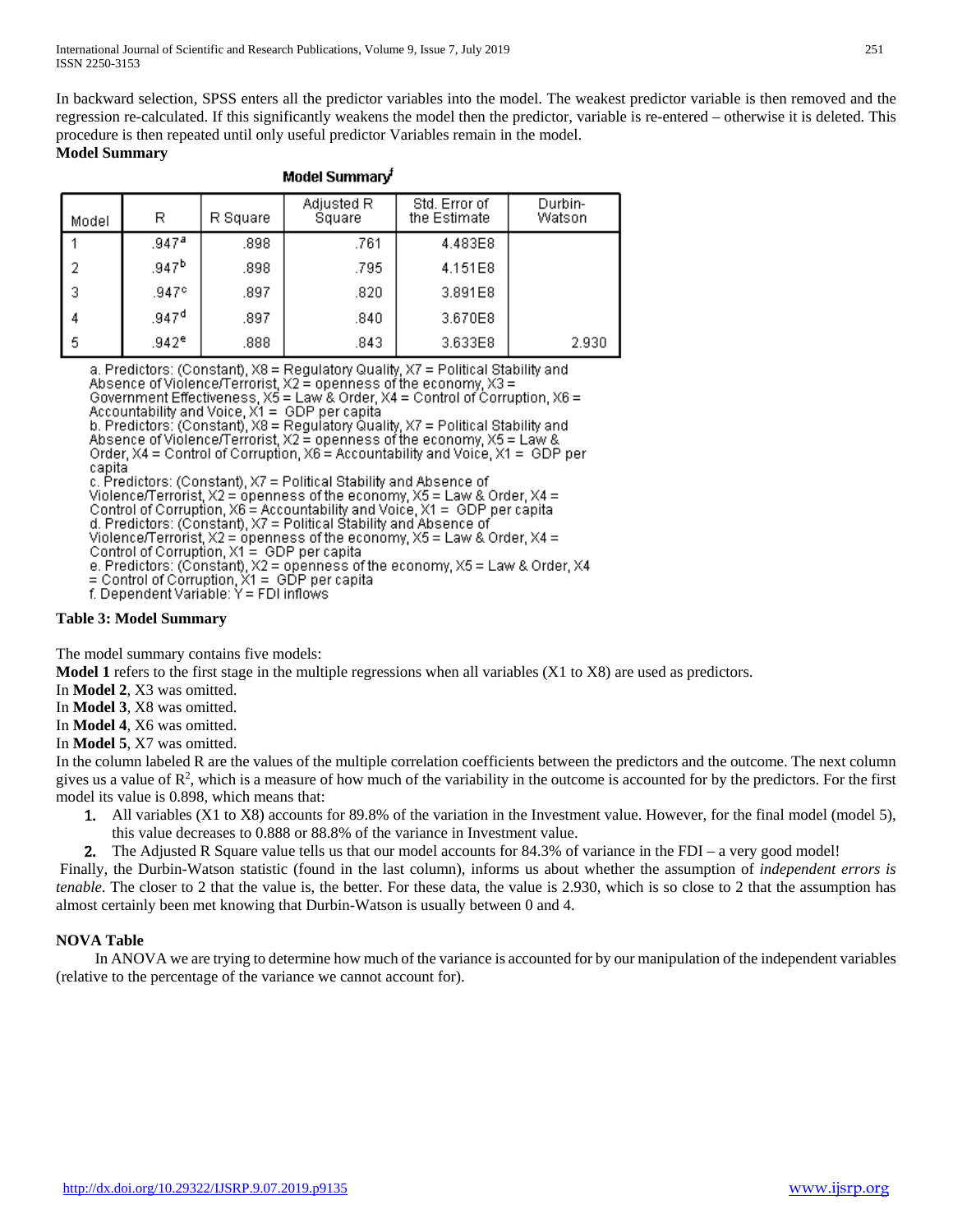| Model |            | Sum of<br>Squares | df | Mean Square | F      | Sig.              |
|-------|------------|-------------------|----|-------------|--------|-------------------|
|       | Regression | 1.058E19          | 8  | 1.322E18    | 6.578  | .017 <sup>a</sup> |
|       | Residual   | 1.206E18          | 6  | 2.010E17    |        |                   |
|       | Total      | 1.178E19          | 14 |             |        |                   |
| 2     | Regression | 1.058E19          | 7  | 1.511E18    | 8.770  | .005 <sup>b</sup> |
|       | Residual   | 1.206E18          | 7  | 1.723E17    |        |                   |
|       | Total      | 1.178E19          | 14 |             |        |                   |
| 3     | Regression | 1.057E19          | 6  | 1.762E18    | 11.639 | .001 <sup>c</sup> |
|       | Residual   | 1.211E18          | 8  | 1.514E17    |        |                   |
|       | Total      | 1.178E19          | 14 |             |        |                   |
| 4     | Regression | 1.057E19          | 5  | 2.114E18    | 15.700 | .000 <sup>d</sup> |
|       | Residual   | 1.212E18          | 9  | 1.347E17    |        |                   |
|       | Total      | 1.178E19          | 14 |             |        |                   |
| 5     | Regression | 1.046E19          | 4  | 2.616E18    | 19.821 | .000 <sup>e</sup> |
|       | Residual   | 1.320E18          | 10 | 1.320E17    |        |                   |
|       | Total      | 1.178E19          | 14 |             |        |                   |

**ANOVA<sup>f</sup>** 

a. Predictors: (Constant), X8 = Regulatory Quality, X7 = Political Stability and Absence of Violence/Terrorist, X2 = openness of the economy, X3 = Government Effectiveness  $X5$  = Law & Order,  $X4$  = Control of Corruption,  $X6$  = Accountability and Voice,  $X1 = GDP$ per capita

 $b$ . Predictors: (Constant), X8 = Regulatory Quality, X7 = Political Stability and Absence of Violence/Terrorist, X2 = openness of the economy, X5 = Law & Order, X4 = Control of<br>Corruption, X6 = Accountability and Voice, X1 = GDP per capita<br>c. Predictors: (Constant), X7 = Political Stability and Absence of Viole

openness of the economy, X5 = Law & Order, X4 = Control of Corruption, X6 =<br>Accountability and Voice, X1 = GDP per capita<br>d. Predictors: (Constant), X7 = Political Stability and Absence of Violence/Terrorist, X2 =

openness of the economy,  $X5 = Law$  & Order,  $XA = Control$  of Corruption,  $X1 = GDP$  per capita

e. Predictors: (Constant),  $X2$  = openness of the economy,  $X5$  = Law & Order,  $X4$  =

Control of Corruption,  $X_1 = GDP$  per capita

f. Dependent Variable: Y = FDI inflows

#### **Table 4: ANOVA Report**

This table reports an ANOVA, which assesses the overall significance of our model.

#### **Conclusion:**

At  $\alpha$  = 0.05 level of significance, there exists enough evidence to conclude that at least one of the predictors is useful for predicting FDI value. Therefore, as  $p < 0.05$  (Model 3, Model 4, Model 5), are significant models.

#### **Model Parameters**

The next part of the output is concerned with the parameters of the model. We are more interested in the last model because this includes all predictors that make a significant contribution to predicting Investment value. Therefore, we will look only at the last model (Model 5) in the table. This model makes the most valuable contributions of the attributes.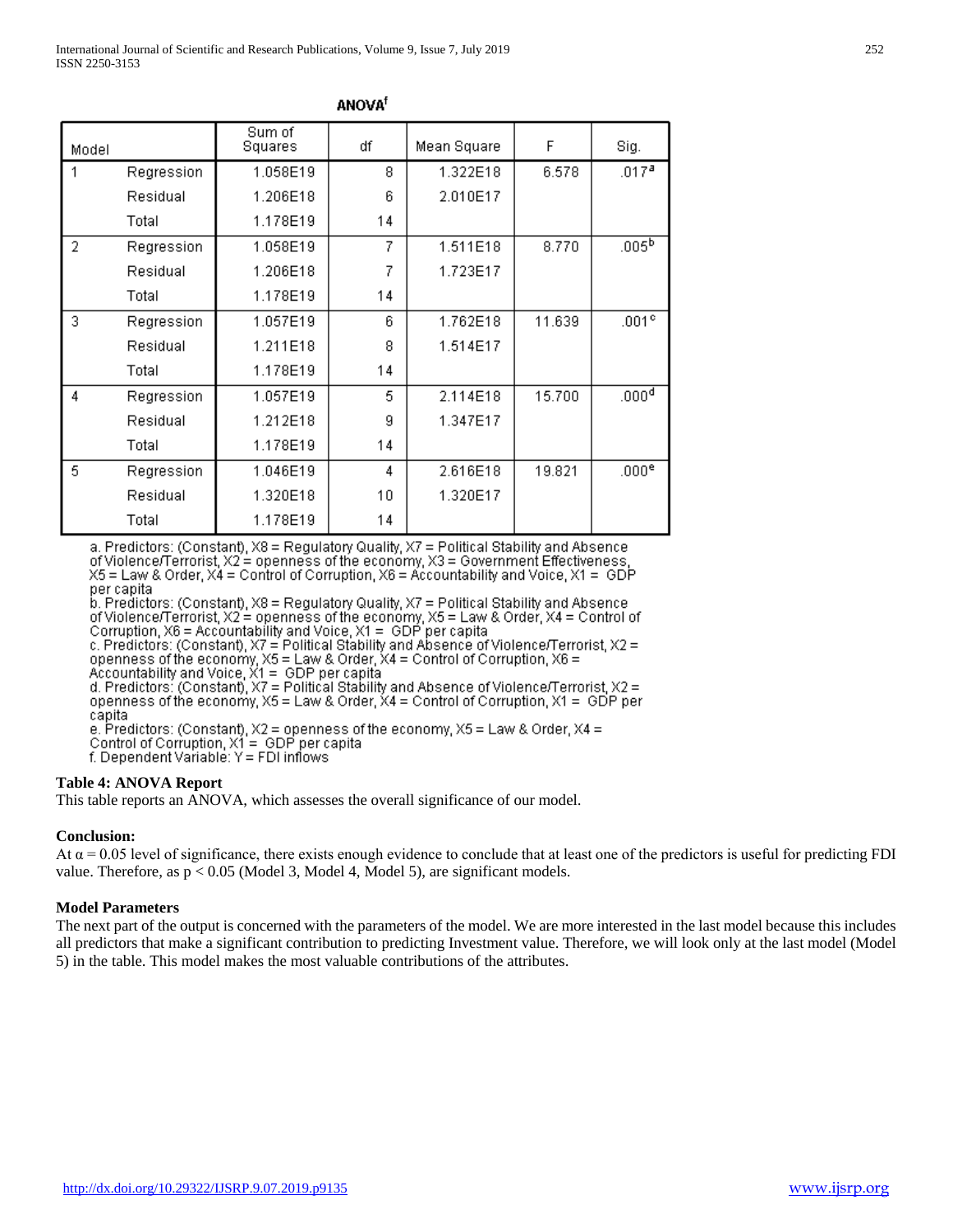|                | Coefficients <sup>a</sup>                                          |                             |             |                              |              |      |                         |        |  |  |  |  |  |
|----------------|--------------------------------------------------------------------|-----------------------------|-------------|------------------------------|--------------|------|-------------------------|--------|--|--|--|--|--|
|                |                                                                    | Unstandardized Coefficients |             | Standardized<br>Coefficients |              |      | Collinearity Statistics |        |  |  |  |  |  |
| Model          |                                                                    | B                           | Std. Error  | Beta                         | $\mathsf{t}$ | Sig. | Tolerance               | VIF    |  |  |  |  |  |
| 1              | (Constant)                                                         | 1.240E10                    | 1.338E10    |                              | .926         | .390 |                         |        |  |  |  |  |  |
|                | $X1 = GDP$ per capita                                              | 537316.584                  | 233104.792  | .913                         | 2.305        | .061 | .109                    | 9.205  |  |  |  |  |  |
|                | $X2 =$ openness of the<br>economy                                  | $-3.312E8$                  | 2.268E8     | $-.439$                      | $-1.460$     | .195 | .189                    | 5.299  |  |  |  |  |  |
|                | $X3 = Government$<br><b>Effectiveness</b>                          | 56459486.95                 | 3.214E9     | .006                         | .018         | .987 | .134                    | 7.445  |  |  |  |  |  |
|                | $X4 =$ Control of Corruption                                       | $-1.555E9$                  | 2.034E9     | $-273$                       | $-.764$      | .474 | .133                    | 7.492  |  |  |  |  |  |
|                | $X5 = Law & Order$                                                 | 1.611E8                     | 67941731.10 | .819                         | 2.371        | .055 | .143                    | 6.997  |  |  |  |  |  |
|                | $X6 =$ Accountability and<br>Voice                                 | $-5.784E8$                  | 3.852E9     | $-0.056$                     | $-150$       | .886 | .122                    | 8.164  |  |  |  |  |  |
|                | $X7 =$ Political Stability and<br>Absence of<br>Violence/Terrorist | -4.127E8                    | 7.247E8     | $-.240$                      | $-.570$      | .590 | .096                    | 10.371 |  |  |  |  |  |
|                | X8 = Regulatory Quality                                            | 4.493E8                     | 2.821E9     | .058                         | .159         | .879 | .128                    | 7.820  |  |  |  |  |  |
| $\overline{2}$ | (Constant)                                                         | 1.223E10                    | 8.846E9     |                              | 1.383        | .209 |                         |        |  |  |  |  |  |
|                | $X1 = GDP$ per capita                                              | 534529.569                  | 158131.336  | .909                         | 3.380        | .012 | .202                    | 4.942  |  |  |  |  |  |
|                | $X2 =$ openness of the<br>economy                                  | $-3.282E8$                  | 1.397E8     | $-.435$                      | $-2.350$     | .051 | .427                    | 2.344  |  |  |  |  |  |
|                | $X4 =$ Control of Corruption                                       | $-1.559E9$                  | 1.866E9     | $-.274$                      | $-.836$      | .431 | .136                    | 7.357  |  |  |  |  |  |
|                | $X5 = Law & Order$                                                 | 1.615E8                     | 59504704.82 | .821                         | 2.714        | .030 | .160                    | 6.261  |  |  |  |  |  |
|                | $X6 =$ Accountability and<br>Voice                                 | $-5.401E8$                  | 2.939E9     | $-052$                       | $-.184$      | .859 | .180                    | 5.544  |  |  |  |  |  |
|                | $X7 =$ Political Stability and<br>Absence of<br>Violence/Terrorist | $-4.079E8$                  | 6.195E8     | $-.237$                      | $-658$       | .531 | .113                    | 8.841  |  |  |  |  |  |
|                | X8 = Regulatory Quality                                            | 4.495E8                     | 2.612E9     | .058                         | .172         | .868 | .128                    | 7.820  |  |  |  |  |  |
| 3              | (Constant)                                                         | 1.130E10                    | 6.564E9     |                              | 1.722        | .123 |                         |        |  |  |  |  |  |
|                | $X1 = GDP$ per capita                                              | 551602.929                  | 115418.815  | .938                         | 4.779        | .001 | .334                    | 2.996  |  |  |  |  |  |
|                | $X2 =$ openness of the<br>economy                                  | $-3.166E8$                  | 1.148E8     | $-.420$                      | $-2.758$     | .025 | .555                    | 1.802  |  |  |  |  |  |
|                | $X4 =$ Control of Corruption                                       | $-1.730E9$                  | 1.482E9     | $-.304$                      | $-1.167$     | .277 | .189                    | 5.286  |  |  |  |  |  |
|                | $X5 =$ Law & Order                                                 | 1.694E8                     | 35341209.37 | .861                         | 4.794        | .001 | .398                    | 2.513  |  |  |  |  |  |
|                | $X6 =$ Accountability and<br>Voice                                 | $-1.093E8$                  | 1.444E9     | $-.011$                      | $-.076$      | .942 | .657                    | 1.522  |  |  |  |  |  |
|                | $X7 =$ Political Stability and<br>Absence of<br>Violence/Terrorist | $-3.291E8$                  | 3.916E8     | $-191$                       | $-.840$      | .425 | .249                    | 4.021  |  |  |  |  |  |
| 4              | (Constant)                                                         | 1.125E10                    | 6.160E9     |                              | 1.827        | .101 |                         |        |  |  |  |  |  |
|                | $X1 = GDP$ per capita                                              | 548365.699                  | 101108.804  | .932                         | 5.424        | .000 | .387                    | 2.585  |  |  |  |  |  |
|                | $X2 =$ openness of the<br>economy                                  | $-3.142E8$                  | 1.037E8     | $-.416$                      | $-3.029$     | .014 | .605                    | 1.654  |  |  |  |  |  |
|                | $X4 =$ Control of Corruption                                       | -1.733E9                    | 1.398E9     | $-.305$                      | $-1.240$     | .246 | .189                    | 5.282  |  |  |  |  |  |
|                | $X5 =$ Law & Order                                                 | 1.686E8                     | 31848834.02 | .857                         | 5.295        | .000 | .436                    | 2.295  |  |  |  |  |  |
|                | X7 = Political Stability and<br>Absence of<br>Violence/Terrorist   | $-3.229E8$                  | 3.610E8     | $-.187$                      | $-.894$      | .394 | .260                    | 3.840  |  |  |  |  |  |
| 5              | (Constant)                                                         | 1.159E10                    | 6.087E9     |                              | 1.904        | .086 |                         |        |  |  |  |  |  |
|                | X1 = GDP per capital                                               | 565718.541                  | 98232.578   | .962                         | 5.759        | .000 | .402                    | 2.490  |  |  |  |  |  |
|                | $X2 =$ openness of the<br>economy                                  | $-3.317E8$                  | 1.008E8     | $-.440$                      | $-3.289$     | .008 | .627                    | 1.595  |  |  |  |  |  |
|                | $X4 =$ Control of Corruption                                       | $-2.714E9$                  | 8.571E8     | $-.477$                      | $-3.167$     | .010 | .493                    | 2.027  |  |  |  |  |  |
|                | X5 = Law & Order                                                   | 1.774E8                     | 30016821.53 | .902                         | 5.908        | .000 | .481                    | 2.080  |  |  |  |  |  |

a. Dependent Variable: Y = FDI inflows

# **Table 5: Coefficients**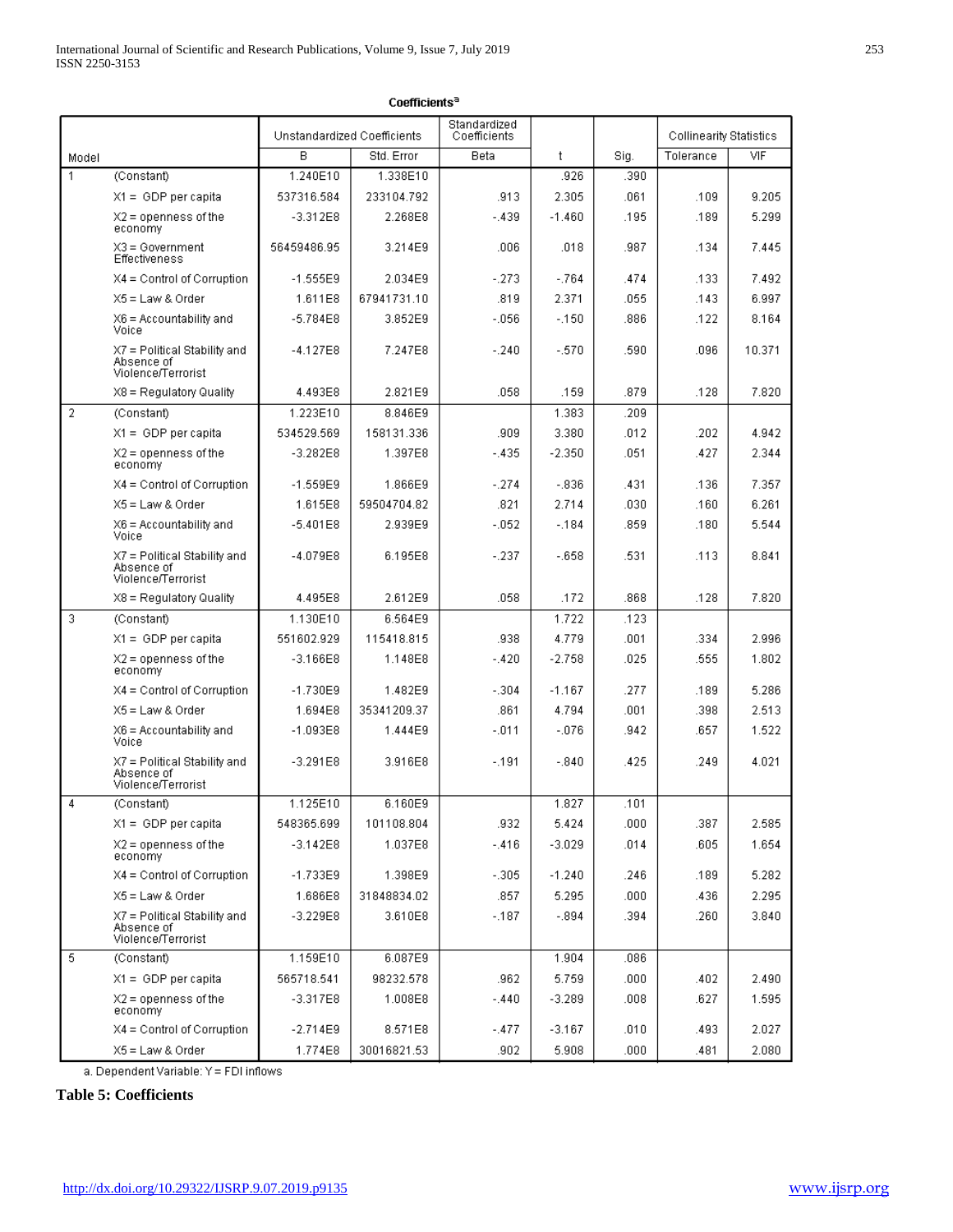In multiple regression the model takes the form of an equation that contains a coefficient (b) for each predictor. The first part of the table gives us estimates for these b values and these values indicate the individual contribution of each predictor to the model.

The b values tell us about the relationship between FDI value and each predictor. If the value is positive, we can tell that there is a positive relationship between the predictor and the outcome whereas a negative coefficient represents a negative relationship. For these data, two predictors have positive b values indicating positive relationships and the other two has a negative value indicating negative relationships.

 The tolerance values are a measure of the correlation between the predictor variables and can vary between 0 and 1. The closer to zero the tolerance value is for a variable, the stronger the relationship between this and the other predictor variables. You should worry about variables that have a very low tolerance. SPSS will not include a predictor variable in a model if it has a tolerance of less than 0.0001.

VIF is an alternative measure of collinearity (in fact it is the reciprocal of tolerance) in which a large value indicates a strong relationship between predictor variables.

 Since all dependent variables has a variance inflation factor (VIF) very small, this indicates that no multi-collinearity between variables. In other words, Predictors variables has no multi effect. In general, As VIF < 10 it will be good. We can summarize the result in the following table:

| Model 5                 | B                       |         | $Sig$ (p-value) |
|-------------------------|-------------------------|---------|-----------------|
| (constant)              | 11,589,958,548.214834   | 1.904   | 0.086           |
| GDP<br>X1<br>$=$        | 565,718.5411062313      | 5.75    | 0.000           |
| capita<br>per<br>(GDPP) |                         |         |                 |
| X2<br>$\equiv$          | -331,672,372.2129736    | $-3.28$ | 0.008           |
| of<br>openness          |                         |         |                 |
| the economy             |                         |         |                 |
| (Openness)              |                         |         |                 |
| $X4 =$ Control          | $-2,714,237,318.662012$ | $-3.16$ | 0.010           |
| of                      |                         |         |                 |
| Corruption              |                         |         |                 |
| (PRSCC)                 |                         |         |                 |
| $X5 = Law &$            | 177, 352, 175. 22063538 | 5.90    | 0.000           |
| Order                   |                         |         |                 |
| (PRSLO)                 |                         |         |                 |

**Table 1: Results of the Analysis**

 Based on the above table we can conclude the regression equation as:

 *FDI =* 11,589,958,548.214834 + 565,718.5411062313 *\** GDP per capita *-* 331,672,372.2129736 *\** openness of the economy -2,714,237,318.662012 \* Control of Corruption + 177,352,175.22063538 \* Law & Order

Or Shortly:

 $Y = 11,589,958,548.214834 + 565,718.5411062313 * X1 -$ 331,672,372.2129736 \* X2 - 2,714,237,318.662012 \* X4 + 177,352,175.22063538 \* X5

 Thus the conclusion investigates that the constructed model is significant where X1 (GDP per capita), X2 (openness of the economy), X4 (Control of Corruption), and X5 (Law & Order) are good predictors of the model at significance level 0.05 (5%).

This means that the null hypothesis is accepted for predictors: control of corruption and law and order that significantly are good predictors for the FDI in Lebanon.

#### IV. CONCLUSIONS & RECOMMENDATION

 Foreign direct investment plays an important role in the development of the economy in Lebanon. Many different factors are to be taken into consideration from the foreign investors' side before they make their investment's decision. The purpose of this study- was initially presented- to analyze the linkage between these political factors as well as both openness of the economy and the GDP per capita in Lebanon with the foreign direct investment. This study covered data about six independent political variables (Government effectiveness, Political Stability and Absence of Violence, Control of Corruption, Law & Order, Regulatory Quality and Accountability and voice), openness of the economy, GDP per capita and a unique dependent variable which is the FDI for the span between 2002 and 2016 in Lebanon. The results of the study can be summarized by a regression equation for the FDI (*FDI =* 11,589,958,548.214834 + 565,718.5411062313 *\** GDP per capita *-* 331,672,372.2129736 *\** openness of the economy - 2,714,237,318.662012 \* Control of Corruption + 177,352,175.22063538 \* Law & Order). This shows that the FDI in Lebanon responds in various ways to these different political factors. The results show that the political risk factors: control of corruption and law and order as well as the GDP per capita and the openness of the economy variables are considered to be good predictors of the Foreign direct investments' inflow to Lebanon with a significant level 0.05 while the remaining factors are not significant at the 5% level.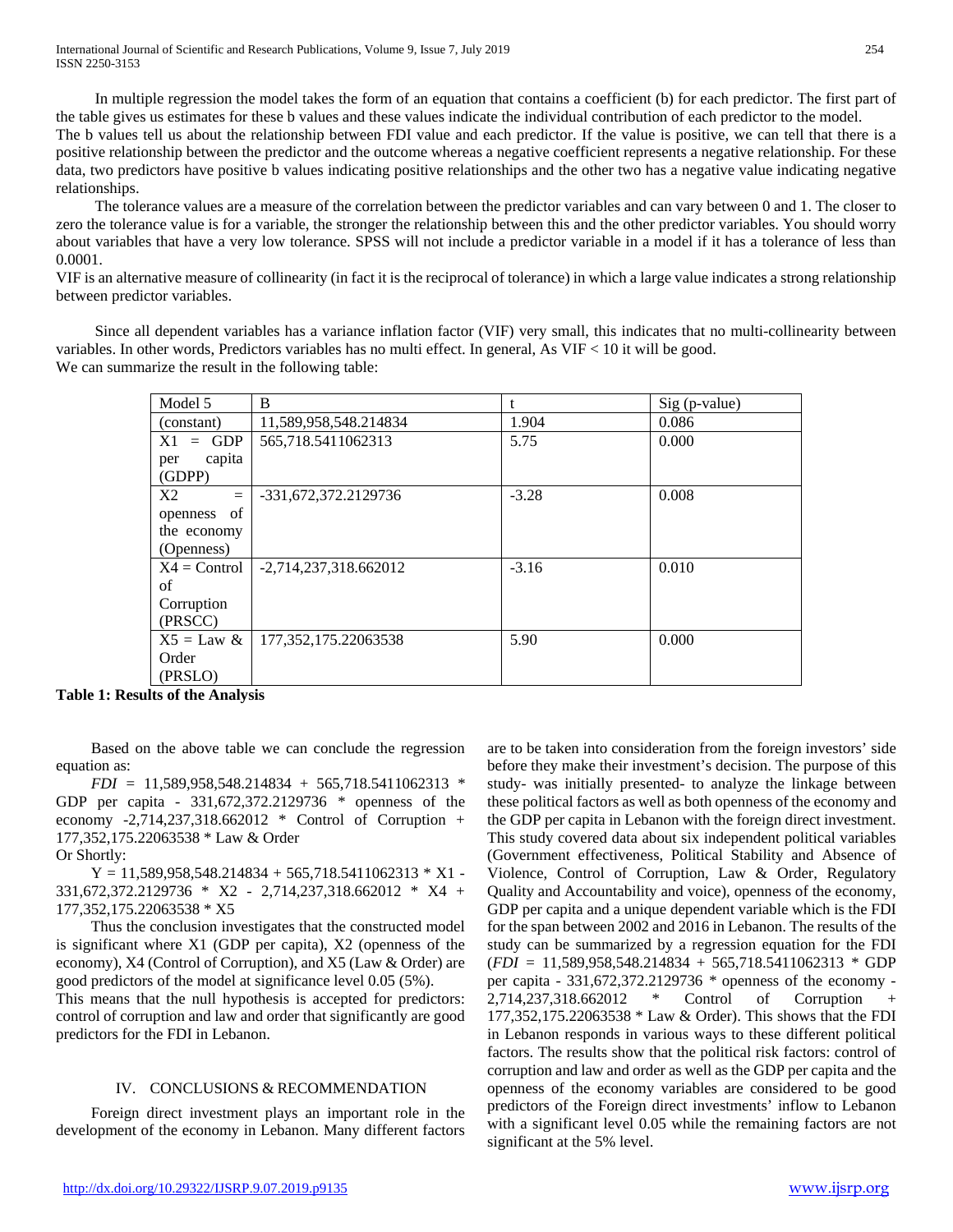#### **REFERENCES**

- [1] Al Nahar, 2018. Lebanon still ranks high in corruption. [Online]
- [2] Available at: https://en.annahar.com/article/835445-naya--breast-cancersurvivor-nathalie-bouerys-new-project-at-hotel-dieu
- [Accessed 29 July 2018].
- [4] Alonso, R. A., 2016. Studying the Effects of Political Risk on FDI Inflows: The Case of Egypt. [Online]
- [5] Available at: file:///C:/Users/Hp/Downloads/201606PositionPaper\_PoliticalRiskonFDIInf lows\_Egypt\_RaulAlcaide\_EN%20(1).pdf
- [6] [Accessed 27 July 2018].
- [7] Blom Bank Group, 2016. Foreign Direct Investment Inflows to Lebanon Rose to \$2.56B in 2016 Rose to \$2.56B in 2016. [Online]
- [8] Available at: http://blog.blominvestbank.com/21979/foreign-directinvestment-inflows-lebanon-rose-2-56b-2016/
- [9] [Accessed 11 7 2018].
- [10] Carril, F., Baleix, J. M. & Paniagua, J., 2013. FDI in MENA : Impact of institutional environment and voilence. [Online]
- [11] Available at: https://www.uv.es/inteco/jornadas/jornadas13/Milgram\_Carril\_Paniagua.pd f
- [12] [Accessed 27 July 2018].
- [13] Erkekoglu, H. & Kilicarslan, Z., 2016. DO POLITICAL RISKS AFFECT THE FOREIGN DIRECT INVESTMENT INFLOWS TO HOST COUNTRIES?. [Online]
- [14] Available at: http://dergipark.gov.tr/download/article-file/226216
- [15] [Accessed 27 July 2018].
- [16] Ezeoha, A. E. & Ugwu, J. O., 2015. Interactive Impact of Armed Conflicts on Foreign Direct Investments in Africa. [Online]
- [17] Available at: https://onlinelibrary.wiley.com/doi/epdf/10.1111/1467- 8268.12161
- [18] [Accessed 2 August 2018].
- [19] FDI Intelligence, 2018. The FDI Report 2018. [Online]
- [20] Available at: http://report.fdiintelligence.com/?gclid=Cj0KCQjwvqbaBRCOARIsAD9s1 XAAV\_mCp6GOqVYG-
	- Xt4yTOIwl\_aYcIMDsh2RKWkA2cNzTlml2OacXEaAkByEALw\_wcB
- [21] [Accessed 14 July 2018].
- [22] Hakim, D. A., 2015. THE ROAD AHEAD. [Online]
- [23] Available at: https://www.thebusinessyear.com/lebanon-2015/the-roadahead/interview
- [24] [Accessed 10 7 2018].
- [25] Hakim, Y., 2011. Weak governance:Lebanon 11th in MENA in Government Effectiveness: World Bank report. [Online]
- [26] Available at: http://www.businessnews.com.lb/cms/Story/StoryDetails.aspx?ItemID=114 6
- [27] [Accessed 29 July 2018].
- [28] IDAL, 2013. FOREIGN INVESTMENT STRUCTURE. [Online]
- [29] Available at: http://w.idal.com.lb/en/lebanon\_at\_a\_glance/foreign\_direct\_investments/for eign\_investment\_structure
- [30] [Accessed 16 July 2018].
- [31] IDAL, 2017. FOREIGN INVESTMENT STRUCTURE. [Online]
- [32] Available at: http://investinlebanon.gov.lb/en/lebanon\_at\_a\_glance/foreign\_direct\_invest ments/foreign\_investment\_structure
- [33] [Accessed 10 7 2018].
- [34] IDAL, n.d. Investment Law No 360. [Online]
- [35] Available at: http://investinlebanon.gov.lb/Content/uploads/IDAL\_-\_Law\_360.pdf
- [36] [Accessed 10 7 2018].
- [37] Investopedia, 2018. Political Risk. [Online]
- [38] Available at: https://www.investopedia.com/terms/p/politicalrisk.asp
- [39] [Accessed 30\ July 2018].
- [40] Jadhav, P., 2012. Determinants of foreign direct investment in BRICS economies: Analysis of economic, institutional and political factor. [Online]
- Available at: https://ac.els-cdn.com/S1877042812007495/1-s2.0-S1877042812007495-main.pdf?\_tid=168820ff-807a-4ddf-88e9- 9a1b5e3e40e6&acdnat=1532725465\_8a4c467c66047db058854ba6fe616d3 f
- [42] [Accessed 27 July 2018].
- [43] Khan, M. M. & Akbar, M. I., 2013. The Impact of Political Risk on Foreign Direct Investment. [Online]
- [44] Available at: https://mpra.ub.unimuenchen.de/47283/1/MPRA\_paper\_47283.pdf
- [45] [Accessed 27 July 2018].
- [46] Koboekae, T., 2013. the impact of political risk on foreign direct investment decisions by South African multinational corporations. [Online] [47] Available at:
- https://repository.up.ac.za/bitstream/handle/2263/30613/dissertation.pdf;seq uence=1
- [48] [Accessed 27 July 2018].
- [49] Matei, Ani; Grigoriou, Panagiotis; Shivergueva, Margarita; Vašiček, Davor, 2010. The Quality of Bureaucracy and Public Sector Performance: A Comparative Study in South-Eastern Europe. [Online]
- [50] Available at: https://bib.irb.hr/datoteka/757403.SSRN-id1695076.pdf
- [51] [Accessed 2 August 2018].
- [52] Mattar Law Firm, n.d. Foreign Investments in Lebanon. [Online]
- [53] Available at: http://mattarlaw.com/lawyers-lebanon-library/foreigninvestments-in-lebanon/
- [54] [Accessed 10 7 2018].
- [55] MatthiasBusse & CarstenHefeker, June 2007. Political risk, institutions and foreign direct investment. European Journal of Political Economy, 23(2), pp. 397-415.
- [56] Mercy Corps, 2013. THINGS FALL APART:political, economic and social instability in Lebanon. [Online]
- [57] Available at: https://www.mercycorps.org/sites/default/files/MC%20Lebanon%20Livelih oodConflict\_Assesment\_%20Full%20Report%200913.pdf
- [58] [Accessed 28 July 2018].
- [59] Moreau, M., 2014. Lebanon political crisis threatens investment environment. [Online]
- [60] Available at: https://globalriskinsights.com/2014/12/lebanon-political-crisisthreatens-investment-environment/
- [61] [Accessed 10 7 2018].
- [62] Nasser Bouyahiaoui, S. H., 2013. The Impact of Country Risk On Foreign Direct Investments In The MENA Region. [Online]
- [63] Available at: http://airccse.com/ectij/papers/1115ectij01.pdf
- [64] [Accessed 27 July 2018].
- [65] Nordea Trade, 2018. Foreign direct investment (FDI) in Lebanon. [Online]
- [66] Available at: https://www.nordeatrade.com/en/explore-newmarket/lebanon/investment
- [67] [Accessed 10 7 2015].
- [68] Pierpont, B. & Krueger, G., 2005. Violent Conflict and Foreign Direct Investment in Developing Economies:A Panel Data Analysis. [Online]
- [69] Available at: https://www.minneapolisfed.org/~/media/files/mea/contest/2006papers/pier pont.pdf?la=en
- [70] [Accessed 2 Agust 2018].
- [71] Powers, S., 2016. Conflict, Inequality, and FDI. [Online]
- [72] Available at: https://scholar.colorado.edu/cgi/viewcontent.cgi?article=2382&context=hon r\_theses
- [73] [Accessed 2 August 2018].
- [74] Reguly, E., 2017. Political turmoil threatens stability of Lebanon's economy. [Online]
- [75] Available at: https://www.theglobeandmail.com/report-onbusiness/international-business/african-and-mideast-business/politicalturmoil-threatens-stability-of-lebanons-economy/article37029279/